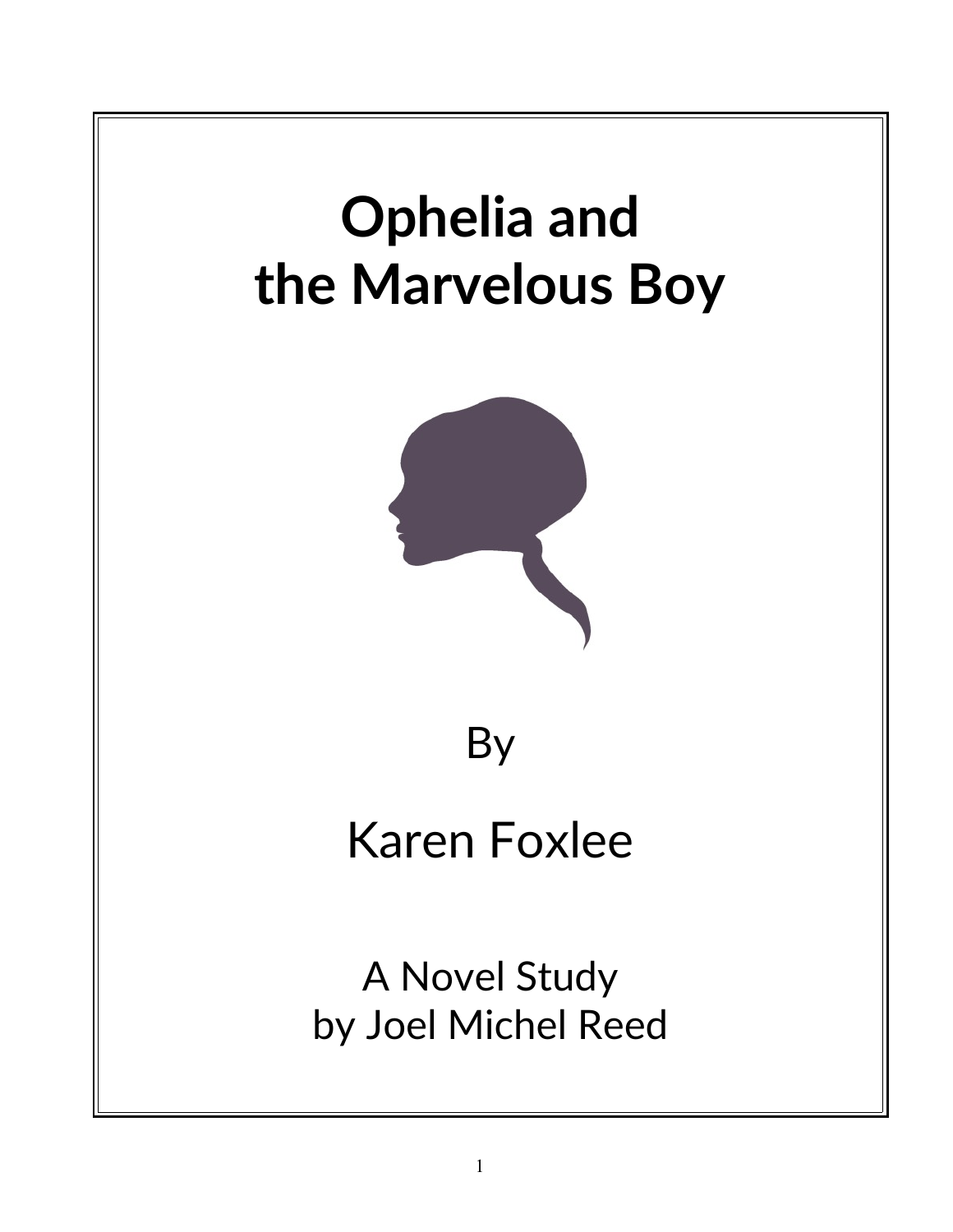*By Karen Foxlee*



**Table of Contents**

| <b>Suggestions and Expectations</b> | 3  |
|-------------------------------------|----|
|                                     |    |
| List of Skills                      | 4  |
|                                     |    |
| Synopsis / Author Biography         | 5  |
|                                     |    |
| <b>Student Checklist</b>            | 6  |
|                                     |    |
| Reproducible Student Booklet        |    |
|                                     |    |
| <b>Answer Key</b>                   | 61 |

**About the author:** Joel Reed has over 70 published novel studies and is the author of four  $|$ novels. For information on his work and literature, please visit  $\overline{\text{www.reednovelstudies.com}}$ 

> Copyright © 2016 Joel Reed Revisions Completed in 2022 All rights reserved by author. Permission to copy for single classroom use only. Electronic distribution limited to single classroom use only. Not for public display.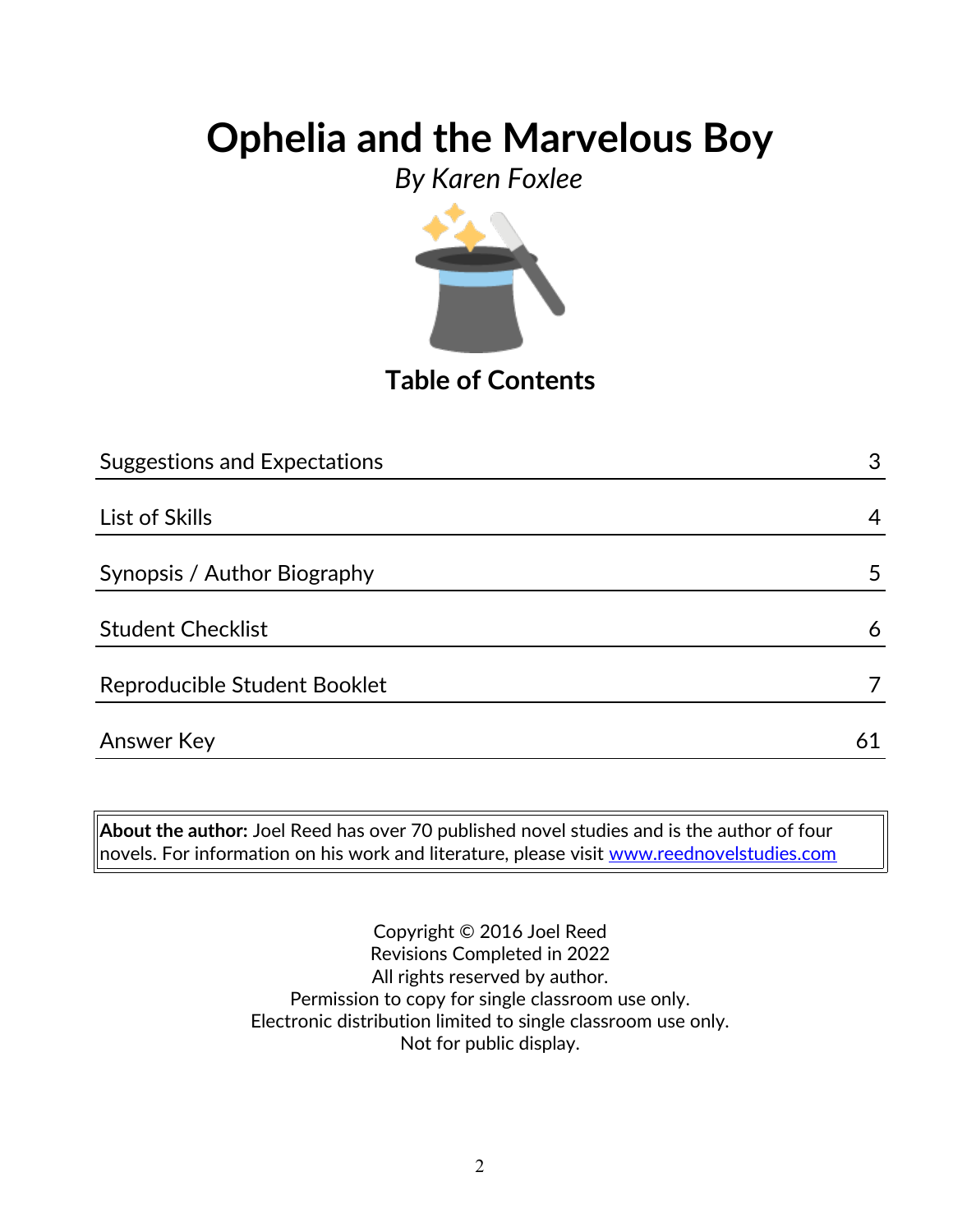### *By Karen Foxlee*

### **Suggestions and Expectations**

This curriculum unit can be used in a variety of ways. Each section of the novel study focuses on several chapters of *Ophelia and The Marvelous Boy* and is comprised of five of the following different activities:

- Before You Read
- **•** Vocabulary Building
- **Comprehension Questions**
- **Language Activities**
- **Extension Activities**

#### **Links with the Common Core Standards (U.S.)**

Many of the activities included in this curriculum unit are supported by the Common Core Standards. For instance the *Reading Standards for Literature, Grade 5*, makes reference to:

a) determining the meaning of words and phrases. . . including figurative language;

b) explaining how a series of chapters fits together to provide the overall structure;

c) compare and contrast two characters;

d) determine how characters … respond to challenges;

e) drawing inferences from the text;

f) determining a theme of a story . . . **and many others.**

A principal expectation of the unit is that students will develop their skills in reading, writing, listening and oral communication, as well as in reasoning and critical thinking. Students will also be expected to provide clear answers to questions and well-constructed explanations. It is critical as well that students be able to relate events and the feelings of characters to their own lives and experiences and describe their own interpretation of a particular passage.

A strength of the unit is that students can work on the activities at their own pace. Every activity need not be completed by all students. A **portfolio cover** is included (p.7) so that students may organize their work and keep it all in one place. A **Student Checklist** is also included (p.6) so that a record of completed work may be recorded.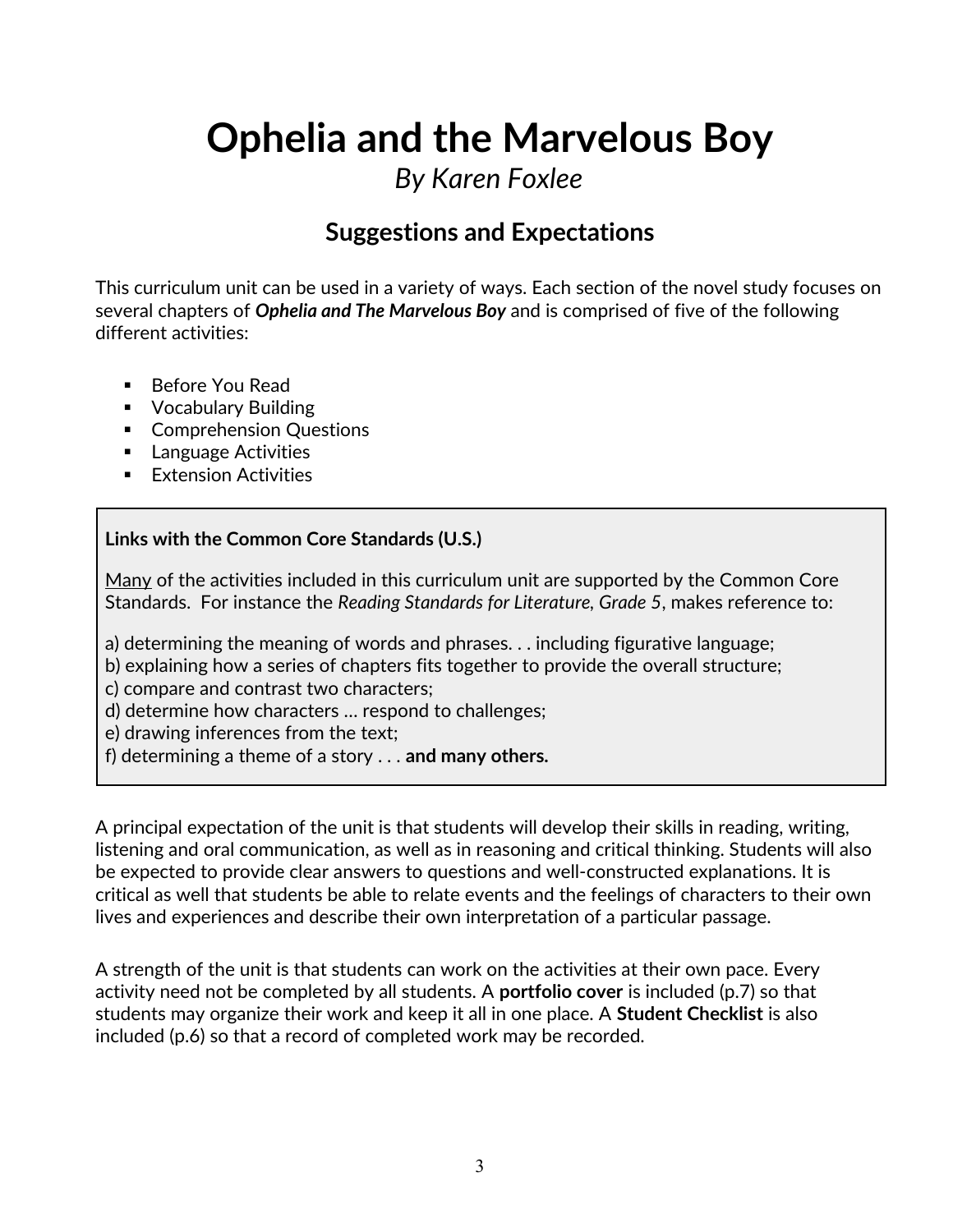## *By Karen Foxlee*

## **List of Skills**

#### **Vocabulary Development**

- 1. Locating descriptive words/phrases 7. Use of singular/plural nouns
- 2. Listing synonyms/homonyms 8. Listing compound words
- 3. Identifying / creating *alliteration* 9. Identifying parts of speech
- 
- 
- 

#### **Setting Activities**

1. Summarize the details of a setting

#### **Plot Activities**

- 1. Complete a *time line* of events 4. Identify *cliffhangers*
- 
- 3. Complete a story pyramid 6. Complete a 3-2-1 activity

#### **Character Activities**

- 
- 2. Complete a character comparison

#### **Creative and Critical Thinking**

- 
- 2. Write a newspaper story 6. Write a book review
- 
- 

#### **Art Activities**

- 
- 
- 3. Design a wanted poster
- 
- 
- 
- 4. Use of capitals and punctuation 10. Determining alphabetical order
- 5. Identifying syllables 11. Identify *personification*
- 6. Identify *anagrams* 12. Identify/create *similes*

- 
- 2. Identify conflict in the story 5. Identify the climax of the novel
	-
- 1. Determine character traits 3. Relating personal experiences
- 1. Research 5. Write about personal feelings
	-
- 3. Participate in a talk show 7. Complete an Observation Sheet
- 4. Conduct an interview 8. Complete a KWS Chart
- 1. A Storyboard **1.** A Storyboard **1.** A Storyboard
- 2. Create a collage 5. Create a comic strip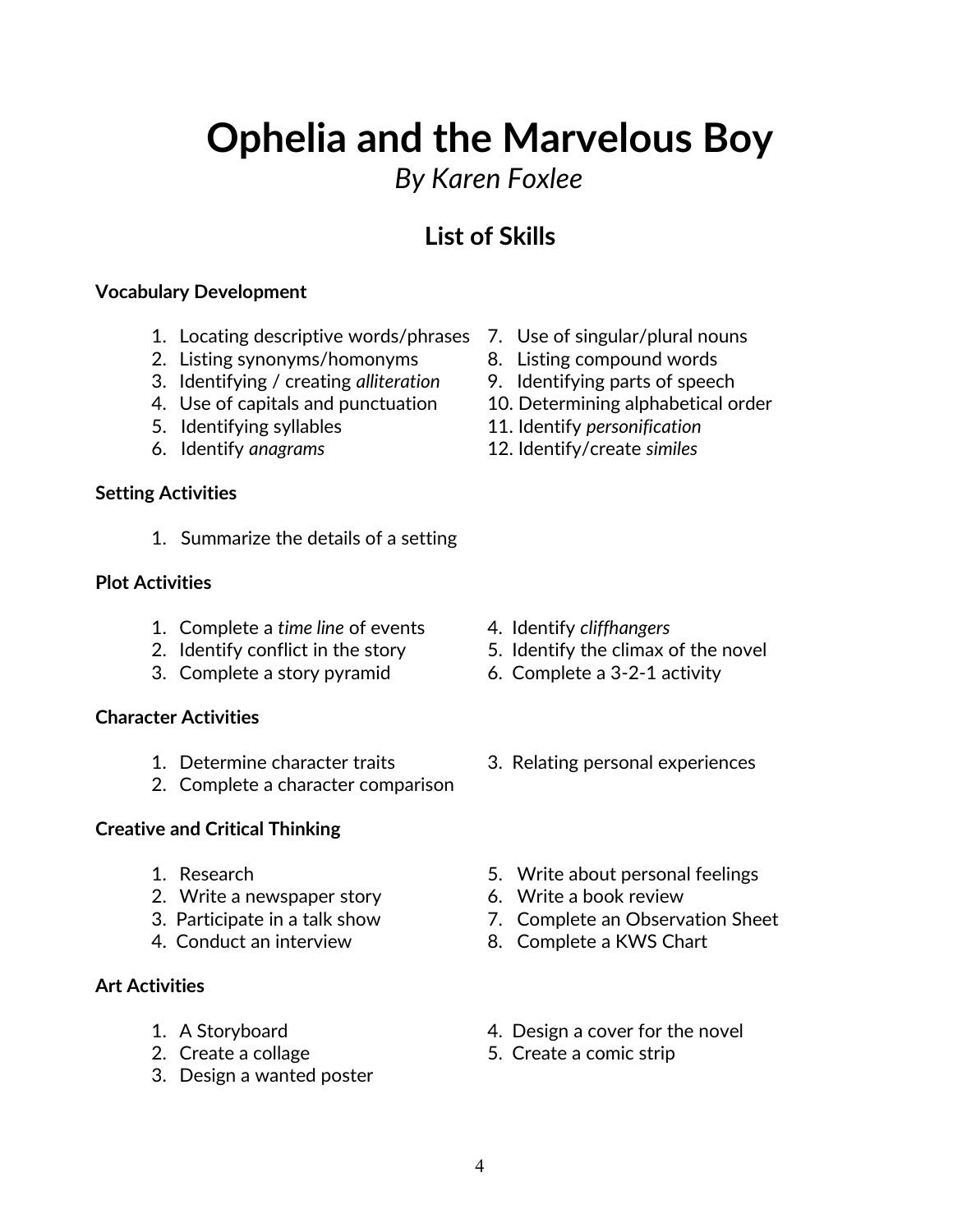*By Karen Foxlee*



This is the story of unlikely heroine Ophelia Jane Worthington-Whittard who doesn't believe in anything that can't be proven by science. She and her sister Alice are still grieving for their dead mother when their father takes a job in a strange museum in a city where it always snows. On her very first day in the museum Ophelia discovers a boy locked away in a long forgotten room. He is a prisoner of Her Majesty, the Snow Queen. And he has been waiting for Ophelia's help.

As Ophelia embarks on an incredible journey to rescue the boy everything that she believes will be tested. Along the way she learns more and more about the boy's own remarkable journey to reach her and save the world.

A story within a story, this a modern day fairy-tale about the power of friendship, courage and love, and never ever giving up. (Courtesy of Amazon.com)

#### **Author Biography** *Karen Foxlee*

 **Karen Foxlee** (born 1971 Mount Isa, Queensland) worked as a nurse for most of her adult life and also graduated from university with a degree in creative writing. She is the author of *The Midnight Dress* and *The Anatomy of Wings*, which Mark Zusak called "so special that you want to carry it around for months after you've finished, just to stay near it." Karen Foxlee lives in Gympie, Australia, with her daughter. (Courtesy of the publisher – Yearling Fantasy)



Learn more by visiting. [https://en.wikipedia.org/wiki/Karen\\_Foxlee](https://en.wikipedia.org/wiki/Karen_Foxlee)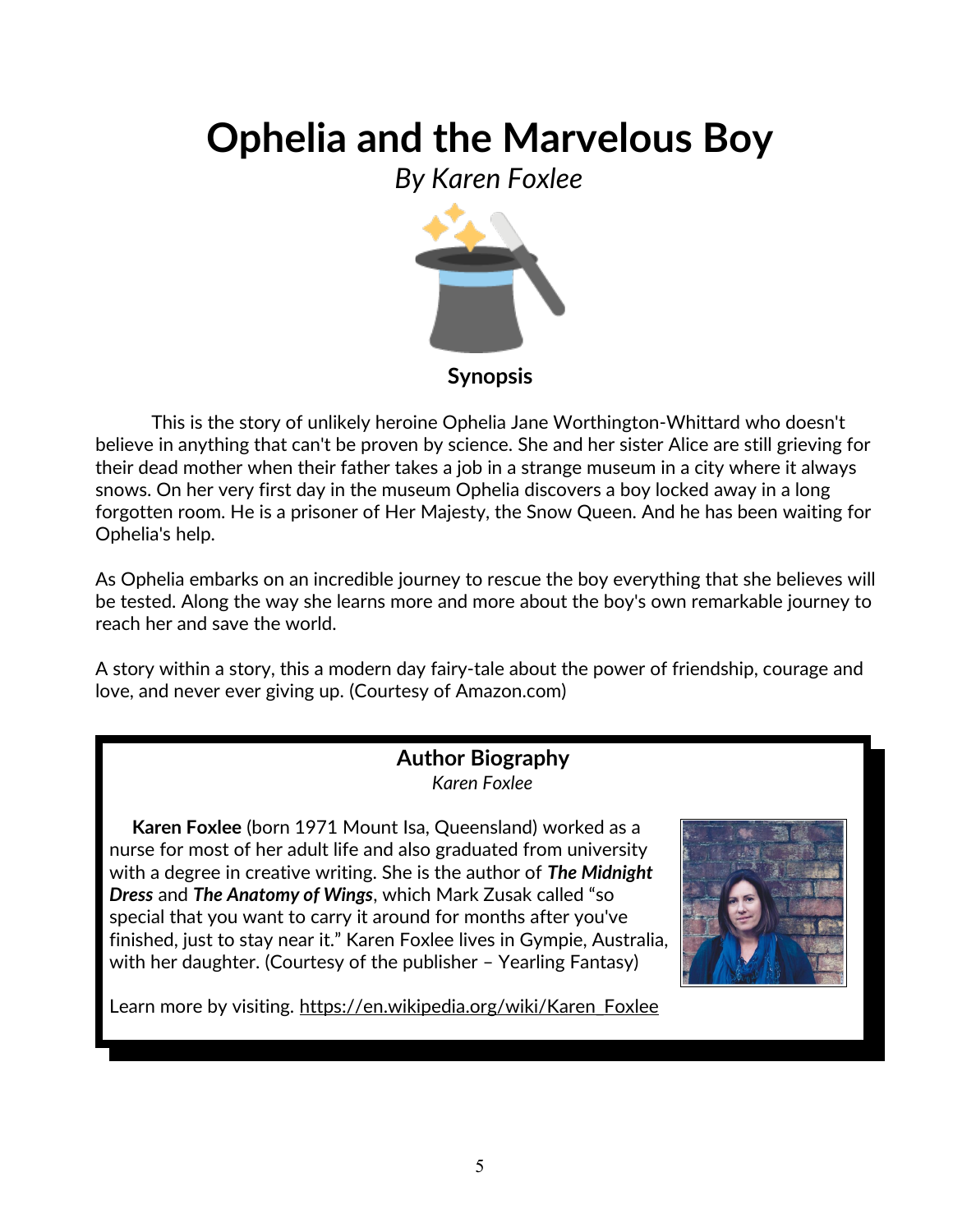*By Karen Foxlee*



### Student Name

| Assignment | Grade / Level | Comments |
|------------|---------------|----------|
|            |               |          |
|            |               |          |
|            |               |          |
|            |               |          |
|            |               |          |
|            |               |          |
|            |               |          |
|            |               |          |
|            |               |          |
|            |               |          |
|            |               |          |
|            |               |          |
|            |               |          |
|            |               |          |
|            |               |          |
|            |               |          |
|            |               |          |
|            |               |          |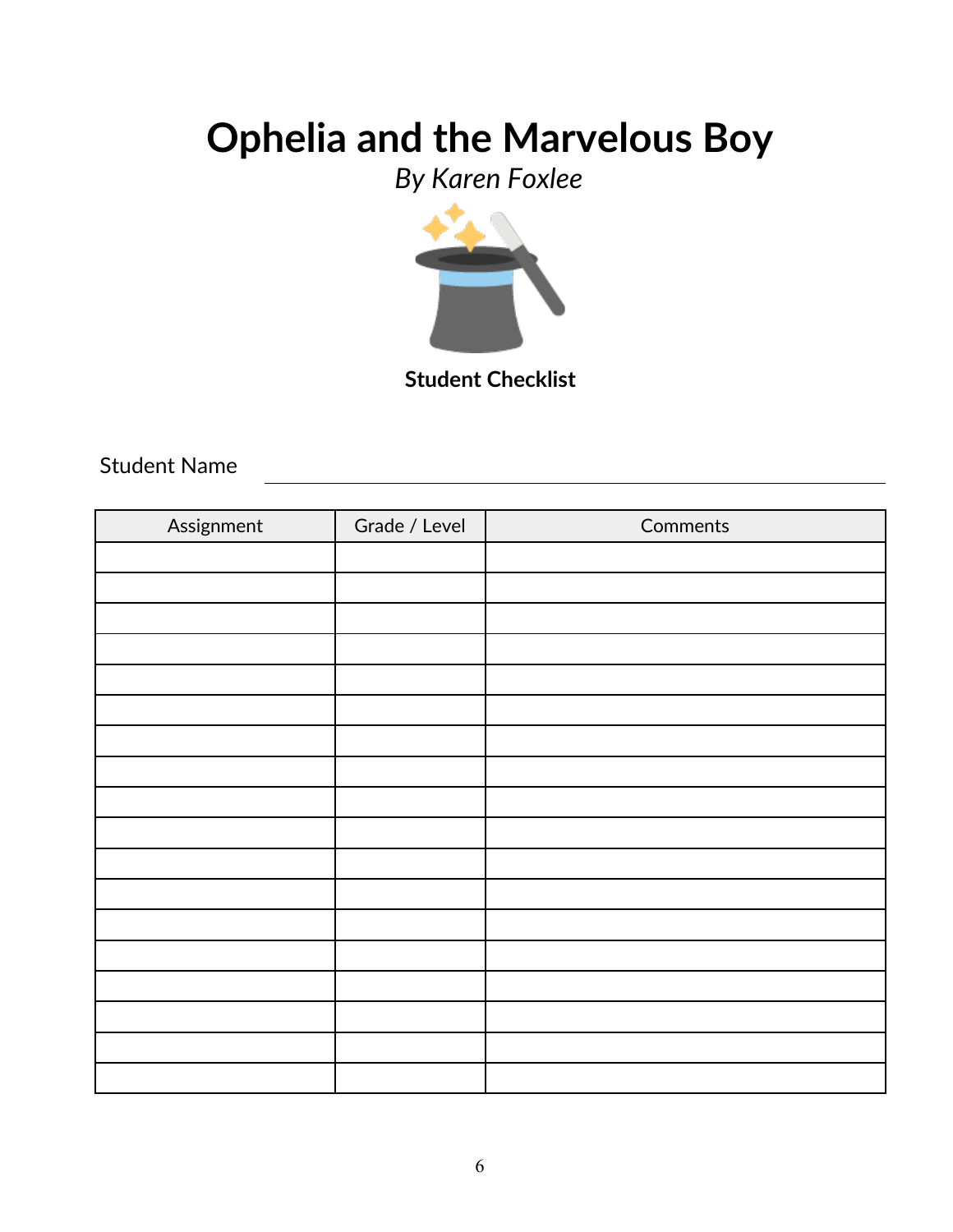

*By Karen Foxlee*

Name: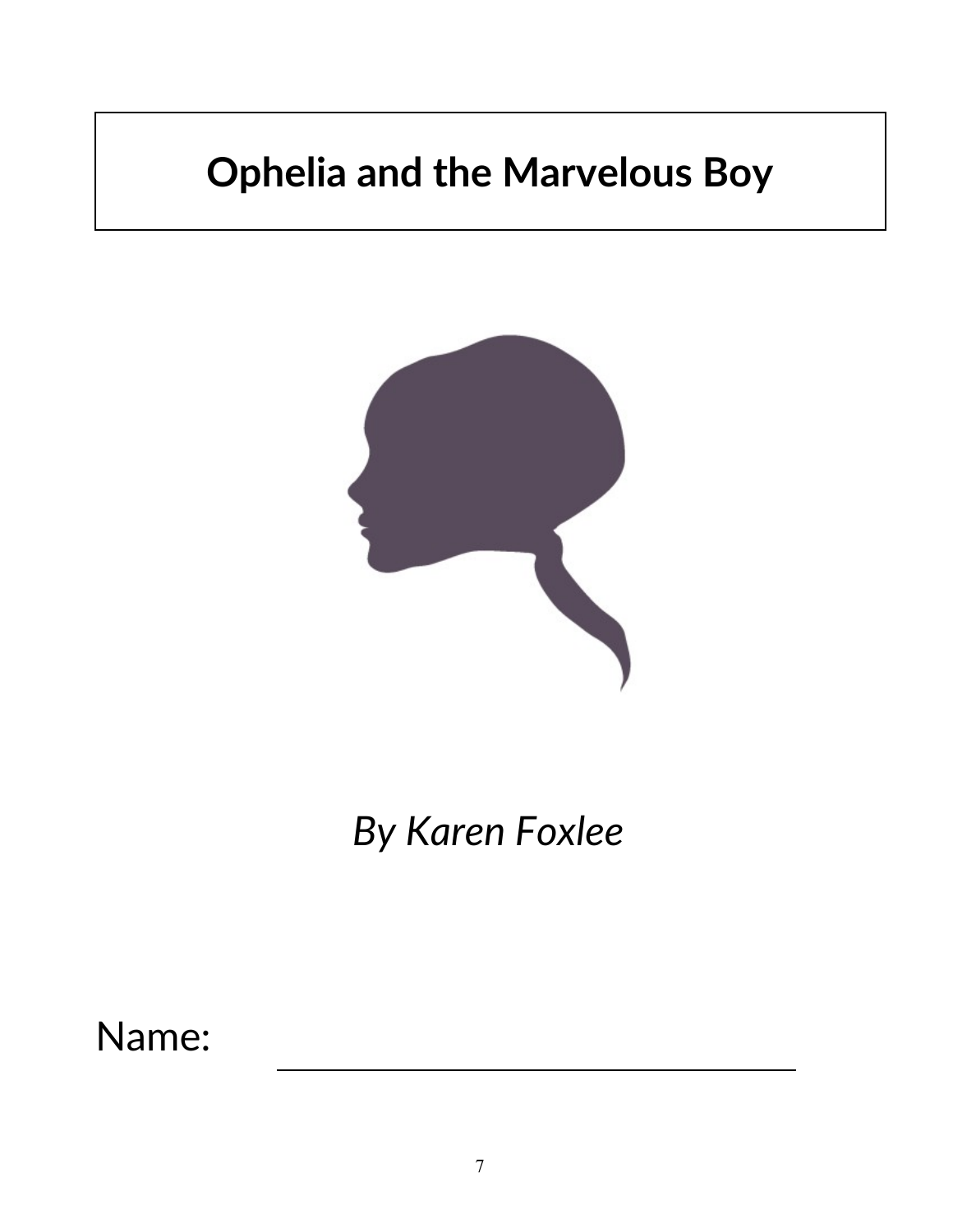*By Karen Foxlee*





### **Before you read the chapter**:

The **antagonist** in most novels features the opponent of the main character (the bad guy). Think back on some of your favorite characters from past novels you have read or movies you've seen. What do you think makes for an especially interesting **antagonist**?



### **Vocabulary:**

Circle the correct word that best matches the meaning of the underlined word.

1. Ophelia tried, as hard as she could, to be interested in all these things.

| a) implemented | b) enforced | c) composed | d) concerned |
|----------------|-------------|-------------|--------------|
|                |             |             |              |

2. Even with a map it was a very confusing place.

| a) disorienting | b) adjusted | c) convergent | d) confluent |
|-----------------|-------------|---------------|--------------|
|-----------------|-------------|---------------|--------------|

3. She traveled the length of all eight glittering tentacles, observed the people falling back from the monster's mouth. She bent over and looked directly into its eye.

```
a) obliged b) wondered c) witnessed d) obligated
```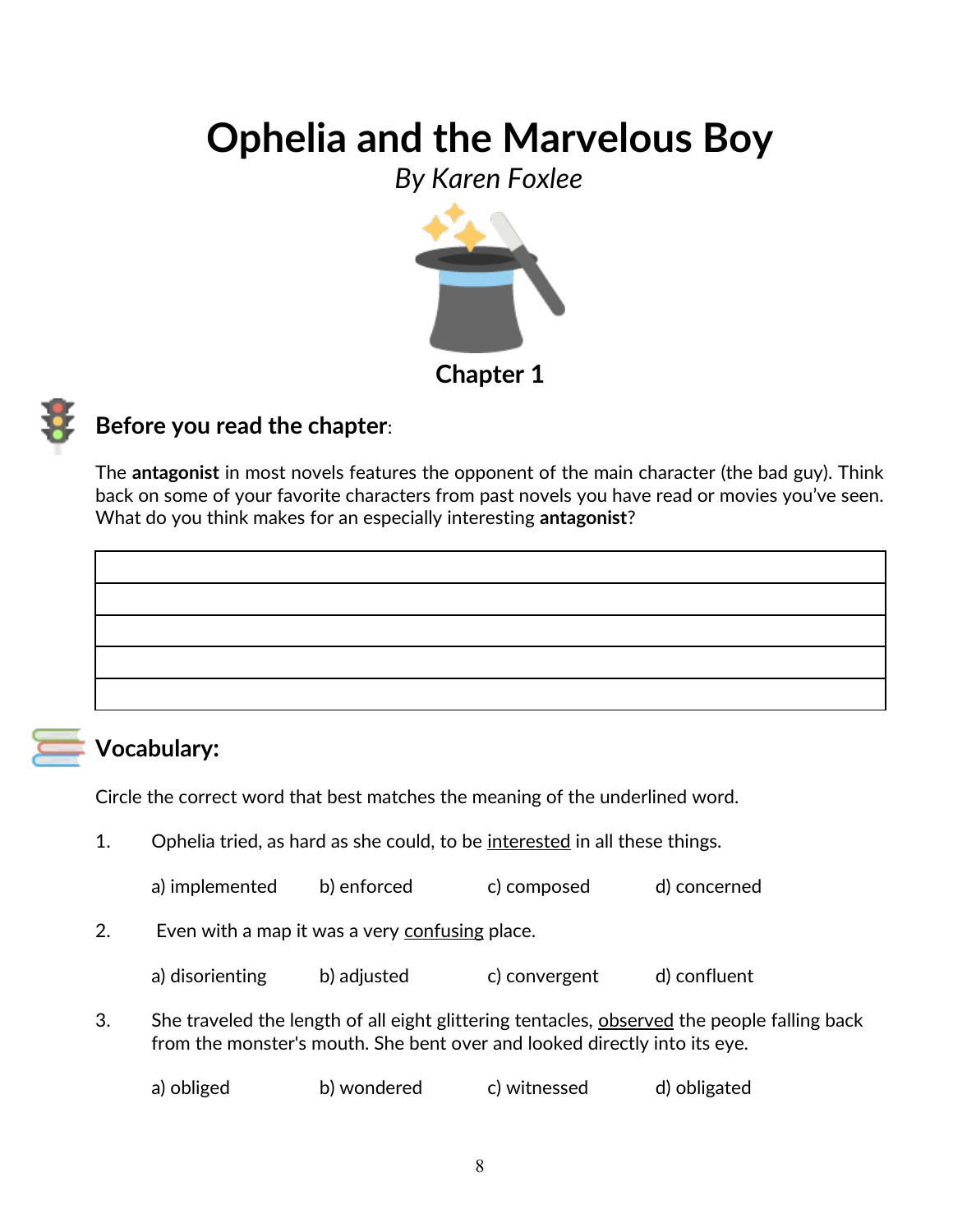| 4. |               |                                                   | The room would have also been ordinary if it wasn't for the little stage at its end. |                                                                                      |
|----|---------------|---------------------------------------------------|--------------------------------------------------------------------------------------|--------------------------------------------------------------------------------------|
|    | a) unusual    | b) mediocre                                       | c) peculiar                                                                          | d) curious                                                                           |
| 5. |               |                                                   | A foreign city was meant to take their minds off terrible things.                    |                                                                                      |
|    | a) terrific   | b) intense                                        | c) dreadful                                                                          | d) consuming                                                                         |
| 6. |               |                                                   | sword to the One Other so that the Snow Queen may be defeated."                      | "There is a boy child who shall undertake a treacherous journey to deliver a magical |
|    | a) harmonious | b) perfidious                                     | c) presumptuous                                                                      | d) thoughtless                                                                       |
|    |               |                                                   | <b>Questions</b>                                                                     |                                                                                      |
|    |               | 1. What nickname did Lucy Coutts give to Ophelia? |                                                                                      |                                                                                      |
|    |               |                                                   |                                                                                      |                                                                                      |
|    |               |                                                   | 2. Which of the following jobs did Ophelia's father have at the museum?              |                                                                                      |

| A. Curator of Swords<br><b>B.</b> Curator of Battle<br><b>C.</b> Curator of Peace |  |
|-----------------------------------------------------------------------------------|--|
|-----------------------------------------------------------------------------------|--|

3. Briefly describe an interesting exhibit that you would like to see in a museum, and why.

 $\overline{\phantom{a}}$ 

4. Who was holding the boy prisoner?

 $\sqrt{ }$ 

5. What did the wizards take away from the boy that he wanted back?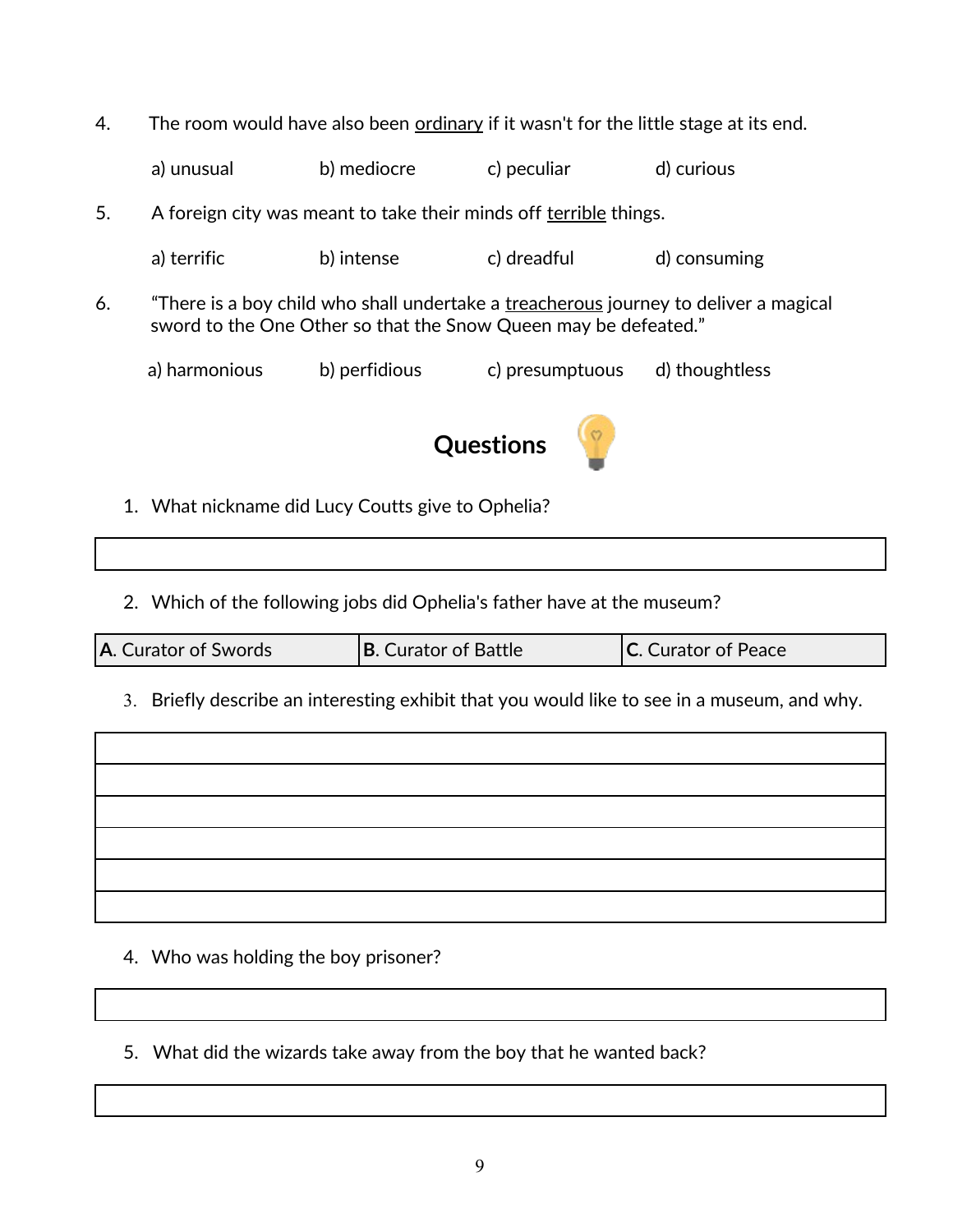- 6. According to the boy, what do wizards smell like?
- 7. According to Ophelia, how was she different than her mother?

#### **Fascinating Facts**

In the first chapter of our novel Ophelia implied that human beings are part of the primate family tree. However, contrary to this popular belief, there is actually no credible scientific evidence to support the theory that humans are descended from primates. Columnist Albert Fleischmann once wrote; *"The Darwinian theory of descent has not a single fact to confirm it in the realm of nature. It is not the result of scientific research, but purely the product of imagination."*

**Language Activity**

**A**. There are many writers that enjoy using **alliteration –** a literary device is where the author repeats the same sound at the beginning of several words. Here's an example of an alliteration: "**g**rousing, **g**rouching, **g**rumbling, **g**riping about something or other."

Using your imagination, create your own examples of **alliteration** from the following topics. Each example must contain a minimum of three words.

| The sounds of a<br>schoolroom     |  |
|-----------------------------------|--|
| The sights of<br>a museum         |  |
| One from your<br>own imagination. |  |





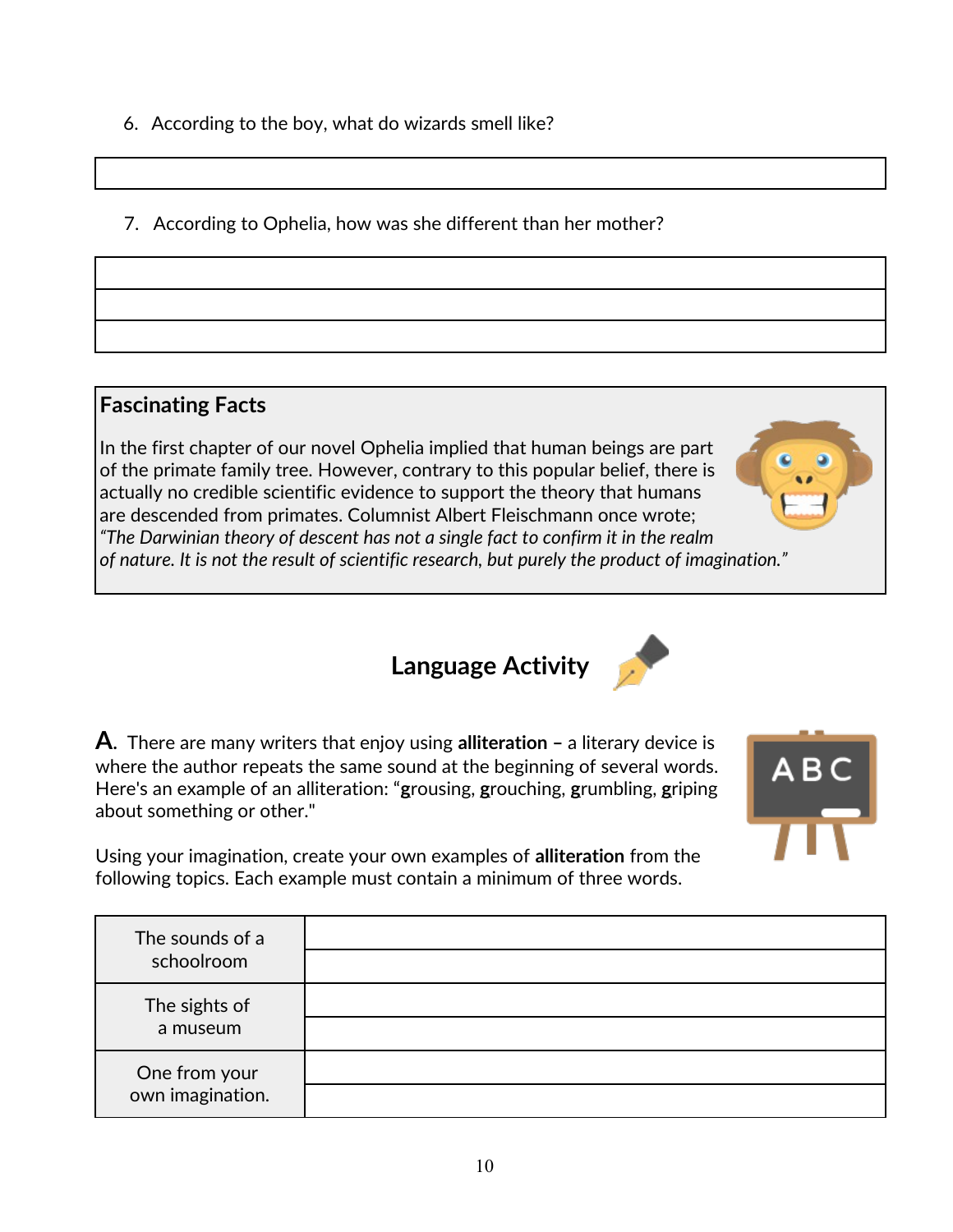**B.** A **simile** is a comparison using the words "like" or "as". The following is an example from Chapter One: *"All the while that summer, everyone was waiting for her. The Snow Queen, I mean. At first it seemed like the refugees appeared from the north, skinny and starving, children, mainly, who had managed to escape her. They said she had teeth like razors and hair like a blizzard and she carried a sword called the Great Sorrow."*



What two things are being compared in this example?

Invent your own **similes** comparing the following items with something from your own imagination:

a) Children exploring a museum.

b) A magician performing an illusion.

### **C. Self Reflection**

Take a few minutes to answer the following questions on the topic of *self reflection*.

| How would you describe your own character and actions toward others? |  |  |
|----------------------------------------------------------------------|--|--|
|                                                                      |  |  |
|                                                                      |  |  |
|                                                                      |  |  |
| What would you consider to be your biggest strength?                 |  |  |
|                                                                      |  |  |
|                                                                      |  |  |
| What would you consider to be your biggest weakness or flaw?         |  |  |
|                                                                      |  |  |
|                                                                      |  |  |
|                                                                      |  |  |